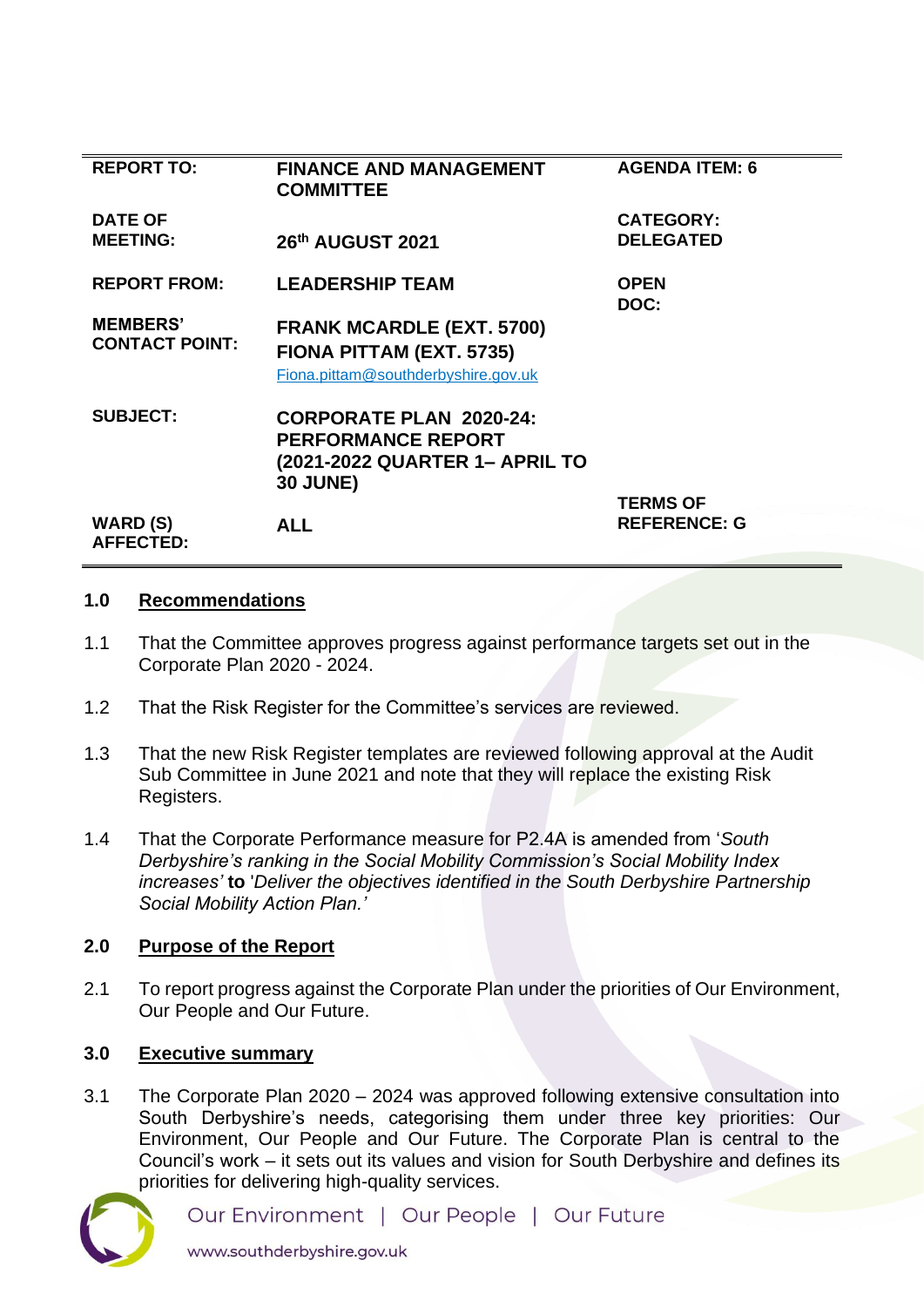3.2 This Committee is responsible for overseeing the delivery of the key priorities and the following key aims:

# **Our Environment**

• *Enhance the attractiveness of South Derbyshire* 

### **Our People**

- *Supporting and safeguarding the most vulnerable*
- *Deliver excellent services*

## **Our Future**

- *Develop skills and careers*
- *Support economic growth and infrastructure*
- *Transforming the Council*

# **4.0 Detail**

4.1 Overall Council performance against the priorities– Quarter 1 2021-2022.

The below chart provides an overview for the percentage of measures that are on track to achieve the annual target.



4.2 Overall Council performance against key aims – Quarter 1 2021-2022.

The below charts provide an overview for the percentage of measures that are on track to achieve the annual target within each key aim of the Corporate Plan.

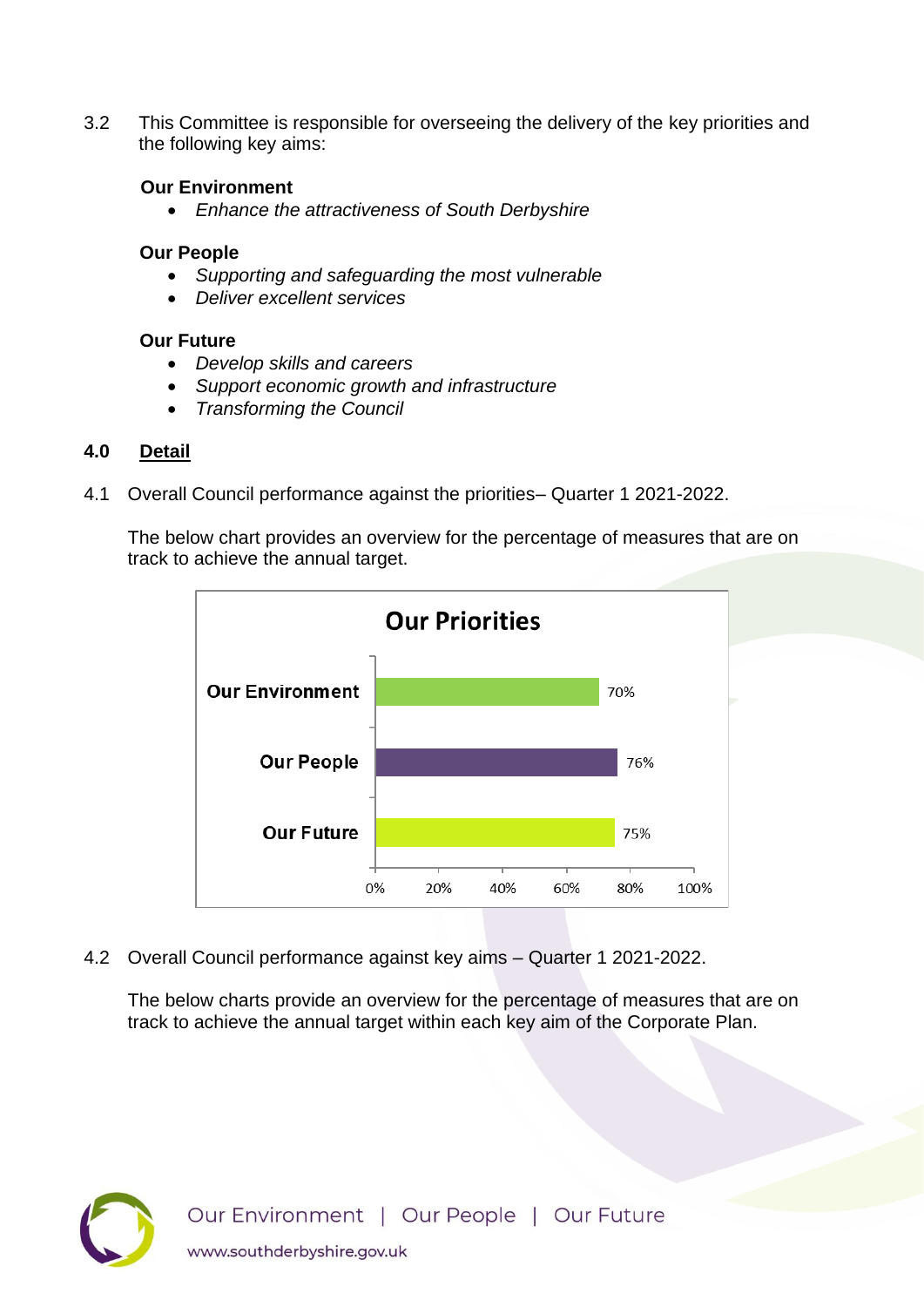





4.3 Of the 35 measures which support the progress of the Corporate Plan 20-24, 16 are green, five are amber, nine are red and five are grey.



Our Environment | Our People | Our Future www.southderbyshire.gov.uk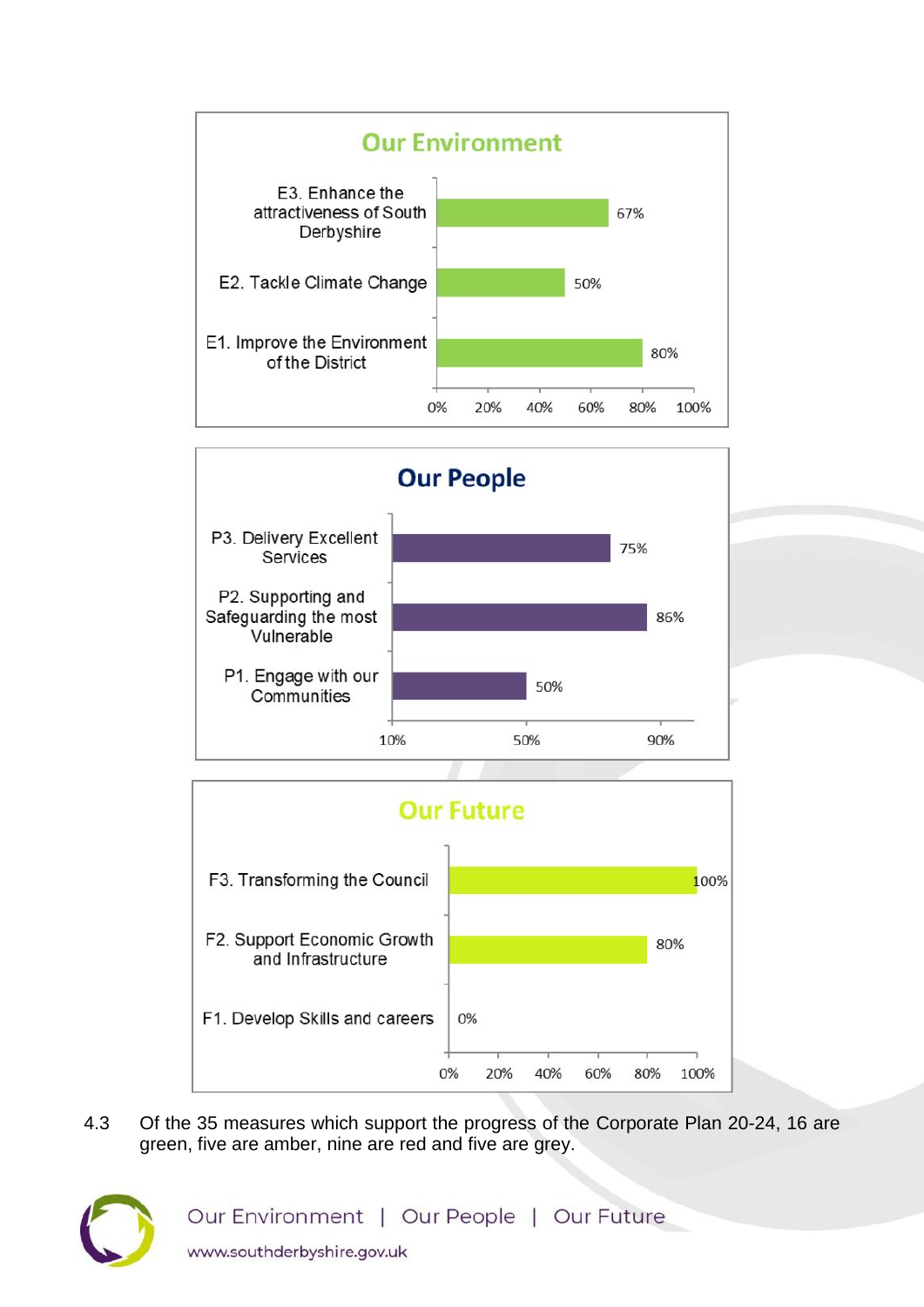Overall, 74% of the key aims within the Corporate Plan are on track. 70% are on track for Our Environment, 76% are on track for Our People and 75% are on track for Our Future.

4.4 This Committee is responsible for overseeing the delivery of 16 Corporate measures.

Below outlines the 13 measures for this Committee that are on track (green, amber or grey) for the quarter:

- Increase Swadlincote Town Centre visitor satisfaction.
- Develop and deliver the Public Buildings programme over four years.
- South Derbyshire's ranking in the Social Mobility Commission's Social Mobility Index increases
- [Increase the number of customers who interact digitally as a first choice.](https://southderbyshiregovuk.sharepoint.com/:w:/g/ERBlXwIN5i9It53WD-41148B1j_Xhoszu9rFmw-my7ct_w?e=3axgeV)
- [Reduce face-to-face contact to allow more time to support those customers](https://southderbyshiregovuk.sharepoint.com/:w:/g/ERsK_2eQOEFCtLQbdQzaTuAByPro1sawtMCs4YszErr-pw?e=bdTysg)  [who need additional support.](https://southderbyshiregovuk.sharepoint.com/:w:/g/ERsK_2eQOEFCtLQbdQzaTuAByPro1sawtMCs4YszErr-pw?e=bdTysg)
- [Increase digital engagement \(Twitter, Instagram, Facebook\).](https://southderbyshiregovuk.sharepoint.com/:w:/g/EU7_hHmehltAqnFXv5MZTVMBldRppq-lEM681waYAZKfIA?e=fKJfsc)
- Increase the level of staff engagement
- % of employees that consider the Council has a positive health and safety culture
- Average number of staff days lost due sickness
- Increase the number of Employee Jobs in South Derbyshire
- Annual net growth in commercial floorspace (sqm)
- [Deliver against the Transformation Action Plan.](https://southderbyshiregovuk.sharepoint.com/:w:/g/EWygLyTFirlHupC7gA2GUHQBxytpxB_EWezcDzPs8xKAjQ?e=m7zrdc)
- [Develop our approach towards the commercialisation of services which](https://southderbyshiregovuk.sharepoint.com/:w:/g/EdRZL78XqTBHpZm4ut-IXvcBQqZMtxcigHIZvBKTBciDAg?e=PfK6EA)  [include grants, sponsorship, fees and charges and operating models and](https://southderbyshiregovuk.sharepoint.com/:w:/g/EdRZL78XqTBHpZm4ut-IXvcBQqZMtxcigHIZvBKTBciDAg?e=PfK6EA)  [increase the income generated from these activities.](https://southderbyshiregovuk.sharepoint.com/:w:/g/EdRZL78XqTBHpZm4ut-IXvcBQqZMtxcigHIZvBKTBciDAg?e=PfK6EA)
- 4.5 Below outlines the three measures that are not on track (red) for the quarter:
	- Number of customer telephone calls answered by Customer Services.
	- Number of apprenticeships.
	- Total Rateable Value of businesses in the District.

For more detailed information please refer to **Appendix B**, Performance Measure Report Index.

4.6 Due to the changes made to the way Social Mobility is reported there is a requirement to amend the Corporate Performance Measure for *P2.4A - South Derbyshire's ranking in the Social Mobility Commission's Social Mobility Index increases.* This was reported and noted at the Finance & Management Special Committee meeting held on the 22<sup>nd</sup> July 2021. See **Appendix G**, Finance and Management Committee Report (22/07/21.)

It is recommended this measure is amended to '*Deliver the objectives identified in the South Derbyshire Partnership Social Mobility Action Plan.'* The revised detailed performance template in **Appendix H**, will be used to monitor progress against this performance measure from quarter two.



Our Environment | Our People | Our Future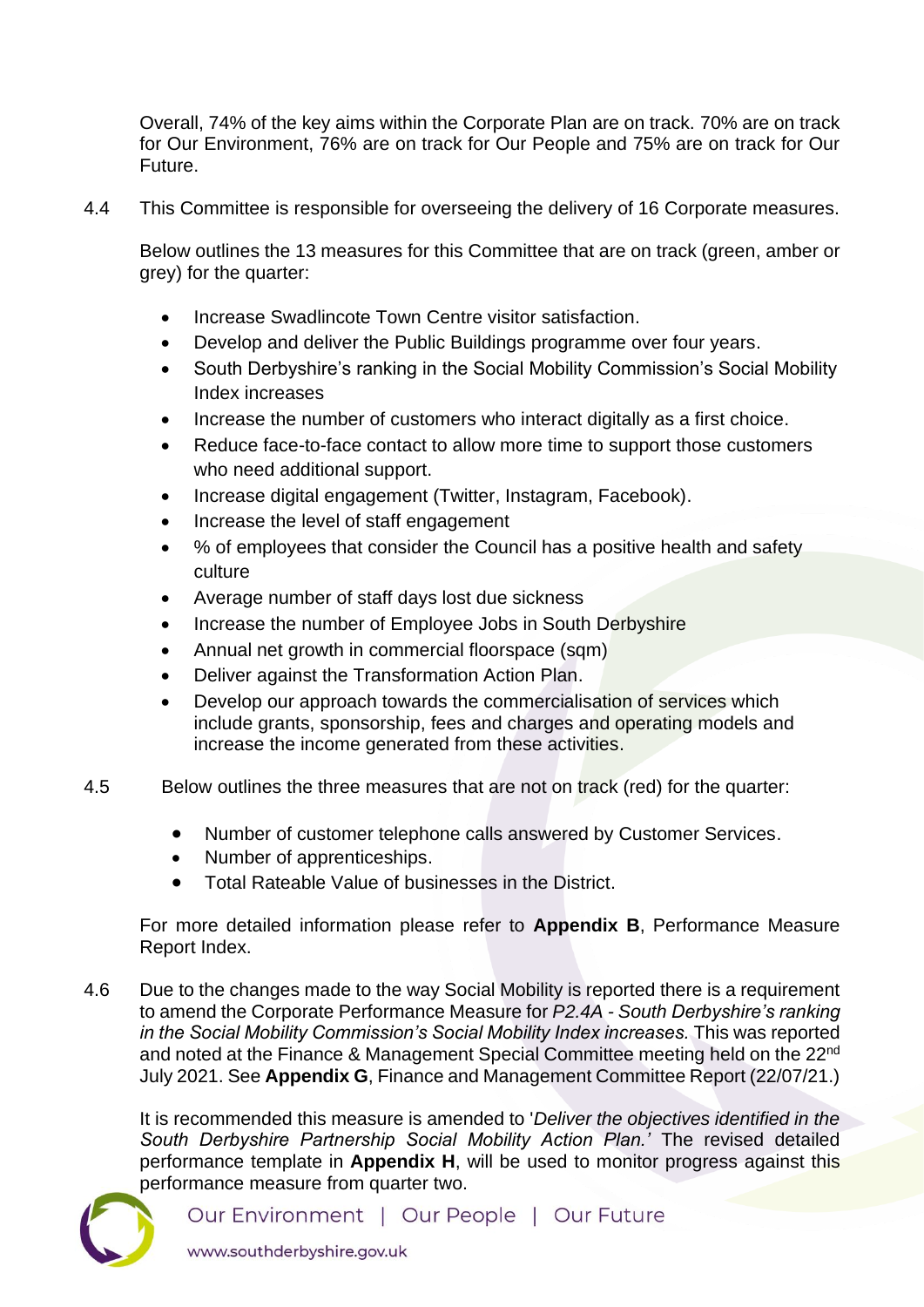- 4.7 An overview of performance can be found in the Performance Dashboard in **Appendix A**. A detailed description of each performance measure including mitigating actions and actions to sustain and improve performance is included in the detailed Performance Measure Report Index in **Appendix B.**
- 4.8 Questions regarding performance are welcomed from members in relation to the Corporate performance measures that fall under the responsibility of their Committee and are referenced in the detailed Performance Measure Report Index in **Appendix B**
- 4.9 The Risk Register(s) for the Committee's services are detailed in **Appendix C** Chief Executive Risk Register, **Appendix D** Corporate Resources Risk Register and **Appendix E** Strategic Risk Register. This includes the register and risk mitigation plans for the relevant departmental Risk Register(s).

Each risk has been identified and assessed against the Corporate Plan aims which are considered to be the most significant risks to the Council in achieving its main objectives. The Risk Register(s) detail a risk matrix to summarise how each identified risk has been rated.

# **5.0 Financial and Implications**

None directly.

- **6.0 Corporate Implications**
- **6.1 Employment Implications**

None directly.

## **6.2 Legal Implications**

None directly.

# **6.3 Corporate Plan Implications**

This report updates the Committee on the progress against the key measures agreed in the Corporate Plan and demonstrates how the Council's key aims under the priorities, Our Environment, Our People and Our Future contribute to that aspiration.

# **6.4 Risk Impact**

Key risks impacting on this Committee are detailed in **Appendix C** Chief Executive Risk Register, **Appendix D** Corporate Resources Risk Register, and **Appendix E** Strategic Risk Register, alongside the treatment and mitigating actions in place to manage these risks.

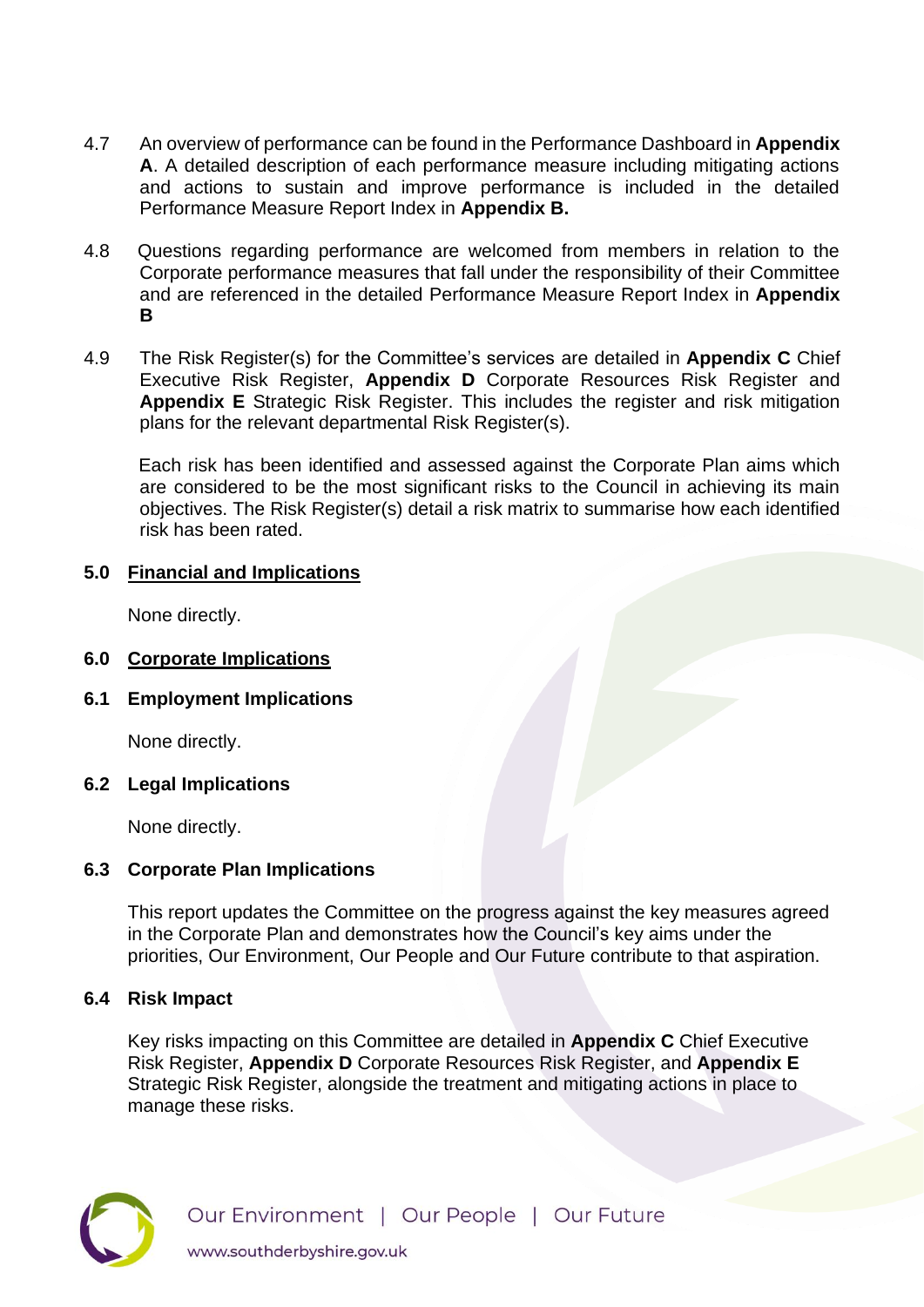The following provides a summary of changes made to the risk registers since the last quarter:

# **Chief Executive Risk Register**

There are no changes to the risk rating or mitigating actions.

## **Corporate Services Risk Register**

- **Risk 1. Universal Credit (UC).** The mitigating actions have been updated.
- **Risk 2. Fraudulent activities.** The mitigating actions have been updated. **Risk 5. Financial Management System Upgrade**. As the upgrade was implemented on 1 April 2021 and is now fully operational, it is proposed that this is no longer a risk and will be removed/archived from the Risk Register from quarter two.

# **Strategic Risk Register**

- • **Risk 3a. Technology, Data and Security**. The risk title has been updated to include 'security' and the mitigating actions updated to include the security in place for remote working.
- **Risk 4. Business Continuity**. The mitigating actions have been updated to include COVID-19 risk assessment for officers working from home and consultation for future working arrangements.
- **Risk 15. Supply Chain**. This is a new risk which has been added for quarter one.

Please refer to the Strategic Risk Register in **Appendix E** for further detail

Following an Internal Audit review of the Council's system for assessing and managing risk, an updated Risk Management Framework and new Risk Register templates were approved by the Audit Sub Committee in June with the following changes:

- The Council will move from four Risk Registers to three. The Strategic Risk Register will be made redundant and the existing risks identified in this register will be moved to the Corporate Risk Register.
- The risk register template has been revised and updated in line with best practice, the new template is based on the register used by Central Midlands Audit Partnership Board. Key changes include the addition of a risk category, risk cause and risk effect, current risk rating, risk rating after mitigating actions and risk owner. The new risk register template is included in **Appendix F.**

# **7.0 Community Impact**

## **7.1 Consultation**

None required.